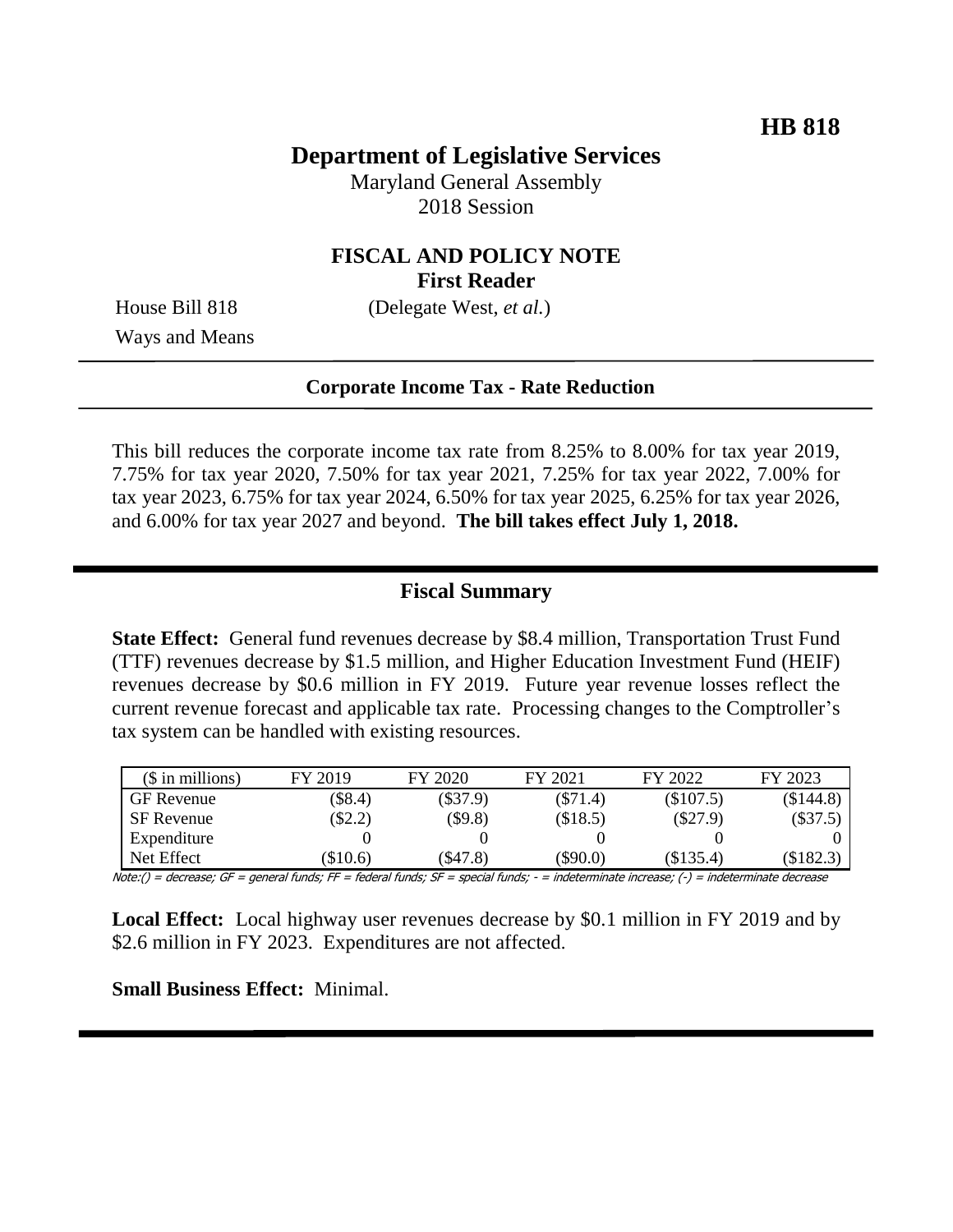### **Analysis**

**Current Law/Background:** A corporate income tax rate of 8.25% is applied to a corporation's Maryland taxable income. In general, the Maryland corporate income tax is computed using federal provisions to determine income and deductions.

Every Maryland corporation and every corporation that conducts business within Maryland, including public service companies and financial institutions, are required to pay the corporate income tax. The tax base is the portion of federal taxable income, as determined for federal income tax purposes and adjusted for certain Maryland addition and subtraction modifications, that is allocable to Maryland. Federal taxable income for this purpose is the difference between total federal income and total federal deductions (including any special deductions). The next step is to calculate a corporation's Maryland taxable income. The Maryland taxable income of a corporation that operates wholly within the State is equal to its Maryland modified income. Corporations engaged in multistate operations are required to determine the portion of their modified income attributable to Maryland, based on the amount of their trade or business carried out in Maryland. Corporations are generally required to use either a three-factor apportionment formula of payroll, property, and sales, with sales double weighted or, in the case of a manufacturing corporation, a single sales factor formula. The apportionment factor is then multiplied by the corporation's modified income to determine Maryland taxable income. The Maryland tax liability of a corporation equals the Maryland taxable income multiplied by the tax rate, less any tax credits.

Net corporate income tax revenues are projected to total just over \$1.1 billion in fiscal 2019. Of this amount, \$886.5 million is general fund revenues, \$162.9 million is TTF revenues, and \$67.0 million is HEIF revenues. Corporate income tax revenues comprise about 5.0% of all general fund revenues. According to data from the Comptroller's Office, of the approximately 60,000 State corporate income tax returns filed in tax year 2014, about 40% were taxable.

**Exhibit 1** shows the corporate income tax rates in Maryland and surrounding states, including the District of Columbia.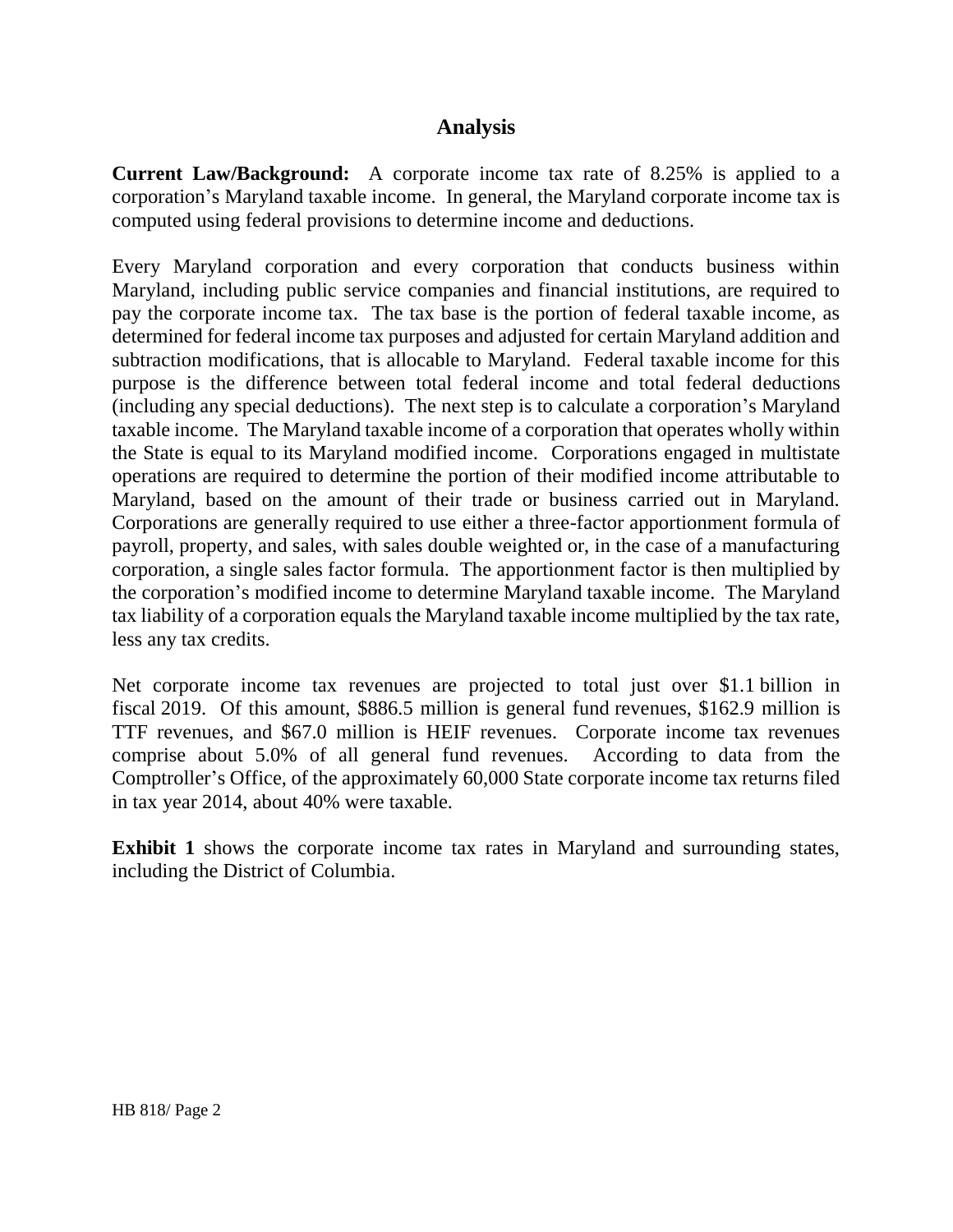### **Exhibit 1 Corporate Income Tax Rates Maryland and Surrounding States Tax Year 2018**

| 8.7%  |
|-------|
| 8.25% |
| 8.25% |
| 9.99% |
| 6.0%  |
| 6.5%  |
|       |

Source: CCH Intelliconnect

The Department of Legislative Services issued a [report](http://mgaleg.maryland.gov/Pubs/BudgetFiscal/2013-Corporate-Income-Tax-Analysis-Report.pdf) in October 2013 that estimates the economic impacts of reducing the corporate income tax rate from 8.25% to 7.25%.

The federal Tax Cuts and Jobs Act of 2017 altered the federal corporate income tax rates. For tax years beginning after December 31, 2017, the graduated corporate tax rate structure is eliminated and corporate taxable income is taxed at a 21% flat rate.

**State Revenues:** The bill reduces the corporate income tax rate to 8% in tax year 2019 and to 6% by tax year 2027. Fiscal 2019 revenues will decrease by approximately 30% of the tax year 2019 decrease. As a result, general fund revenues decrease by \$8.4 million in fiscal 2019. TTF revenues decrease by \$1.5 million, of which \$1.4 million goes to the State, and HEIF revenues decrease by \$0.6 million in fiscal 2019. **Exhibit 2** shows the impact of the bill in fiscal 2019 through 2023.